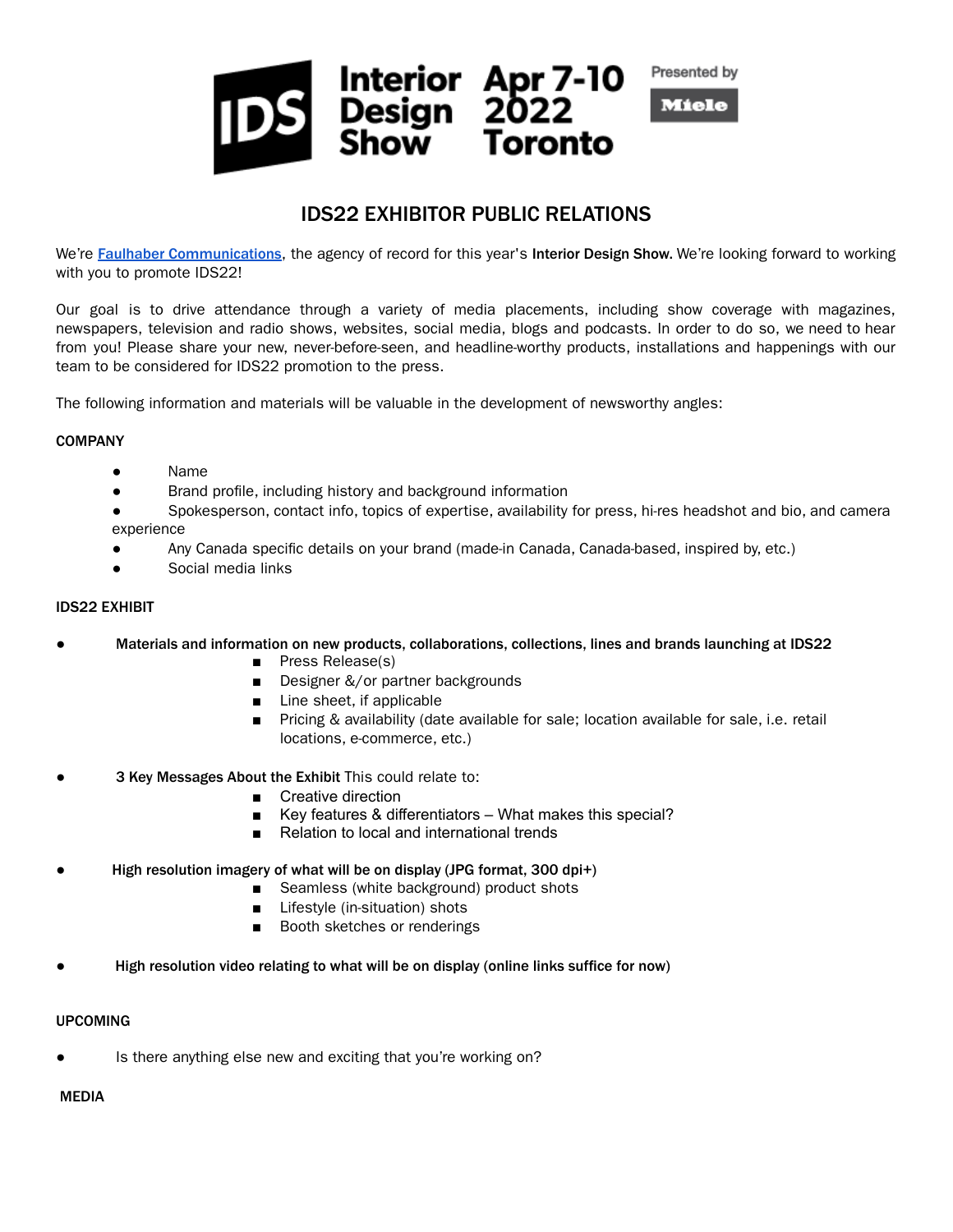

● Please keep us in the loop on any ongoing media discussions or confirmed coverage

Any media interested in attending IDS22 must fill out the Media Accreditation Form online at [toronto.interiordesignshow.com/en/news-media/media-contact.html](https://toronto.interiordesignshow.com/en/news-media/media-contact.html)

The earlier you can submit materials, the better! Please provide the above noted items to FAULHABER as soon as possible. Please note: Dropbox/WeTransfer/Google Drive links are preferable for files larger than 10MB.

# EXHIBITOR PRESS KITS

Each year, media gather a lot of information at the Interior Design Show. Press kits are useful in extending the face time your brand has with a journalist; kits can remind media of what they saw on the show floor and provide additional background information. Keep in mind editors are busy and see numerous press kits each day. Offer just enough content to pique their interest – they can always contact you for more. As you plan your press materials for the show, we would like to recommend that in lieu of creating a physical press kit for the media room, you develop a digital media kit.

The benefits of digital vs physical media kits:

- A digital media kit has no cost and means no waste for unused materials
- Media will have access to your information anywhere they have internet
- You're able to include more information and images in a digital media kit
- As soon as you create your digital media kit, media can have access
- Media are more likely to review your information if it is easy to access

How it works:

- You send us your files and we upload them to a Dropbox
- All media receive this Dropbox link magazines, newspapers, television and radio shows, websites, and blogs
- We can add to the Dropbox as IDS approaches. You can send files now and closer to the show

What to include in a digital media kit:

Press release/information about your never-before-seen, and headline-worthy products, installations and happenings

- High res images of your IDS space, including renderings (must be professionally shot)
- High res images of featured and key products (must be professionally shot)
- Brand/spokesperson biography and headshot
- Company contact information (phone, email, PR and/or marketing contacts, website, social media, etc.)
- Pricing and availability (where to buy, how to buy)
- Notable testimonials and/or recent awards

### BRANDING

Keep all components of your press kit consistent (i.e. font size, style, logos, colours etc.)

- If you chose a hard copy press kit
	- Select high quality paper and/or folders
	- Personalize packaging